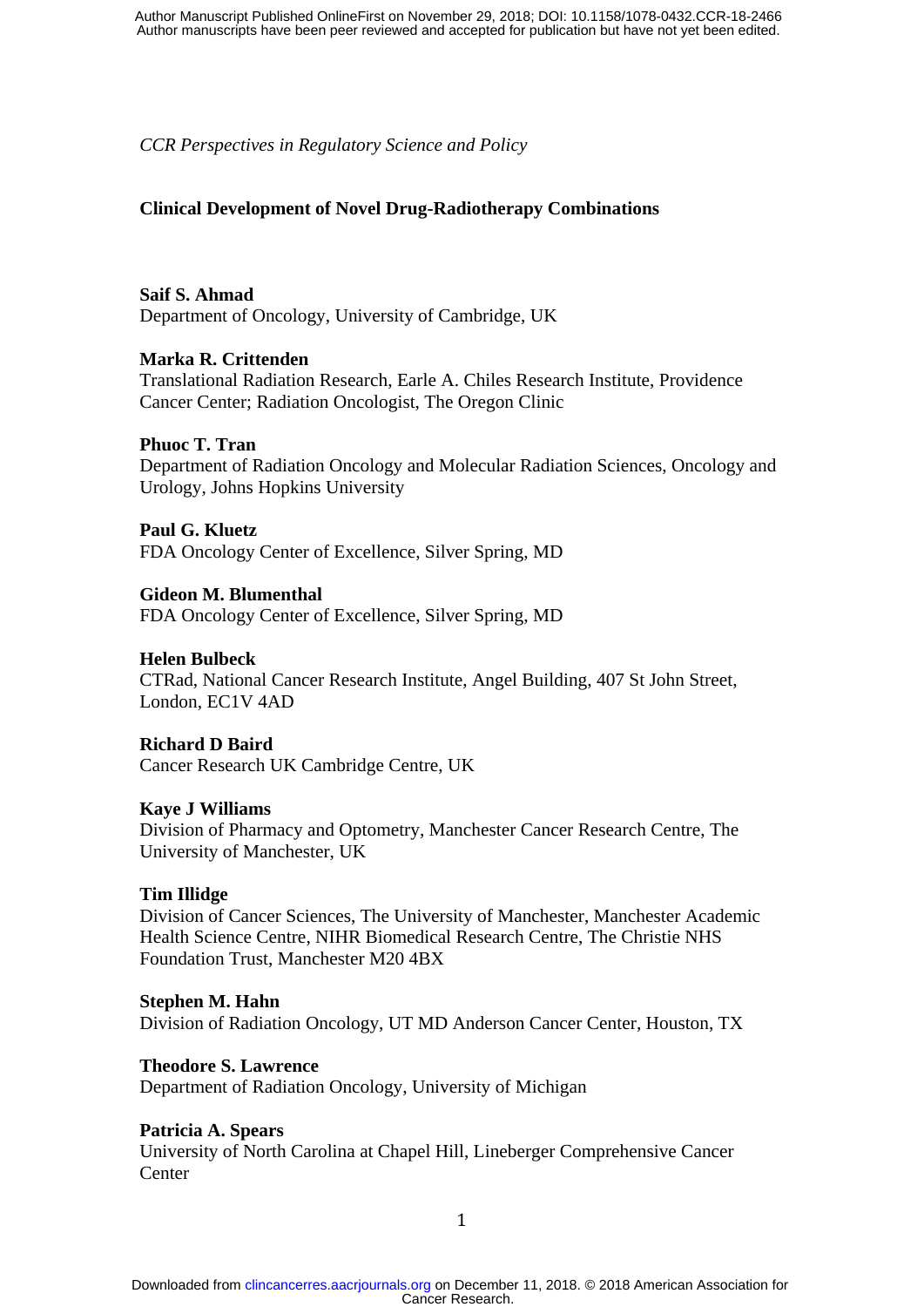#### **Amanda J. Walker \* (joint corresponding)**

\* Department of Radiation Oncology, Wentworth Douglass Hospital and Seacoast Cancer Center, Dover, New Hampshire, USA a.june.walker@gmail.com

# **Ricky A. Sharma # (joint corresponding)**

**#** Radiation Oncology, NIHR University College London Hospitals Biomedical Research Centre, University College London Cancer Institute, University College London, UK r.atkin@ucl.ac.uk

#### **Conflicts of Interest**

M. R. Crittenden reports receiving commercial research grants from Jounce Therapeutics and Nanobiotix, and is a consultant/advisory board member for Celldex, AstraZeneca, and Pfizer. P.T. Tran reports receiving commercial research grants from Astellas and RefleXion, is listed as inventor on a patent regarding compounds and methods of use in ablative radiotherapy (patent filed 3/9/2012; PCT/US2012/028475, PCT/WO/2012/122471), and is a consultant/advisory board member for Dendreon Pharmaceuticals, Inc. R. D. Baird reports receiving commercial research grants from AstraZeneca, Boehringer-Ingelheim, and Genentech/Roche, and is a consultant/advisory board member for Roche, Shionogi, Boehringer-Ingelheim, Genentech, and Molecular Partners. T. Illidge reports receiving speakers bureau honoraria from Takeda, Bristol-Myers Squibb, and Roche. S. Hahn holds ownership interest (including patents) in Liquid Biotech. R. A. Sharma reports receiving commercial research grants from Sirtex and BTG, speakers bureau honoraria from Bayer, Guerbet, and AstraZeneca, and is a consultant/advisory board member for Varian, Sirtex, DeepMind, Terumo, BTG, and Cancer Research Technology. No potential conflicts of interest were disclosed by the other authors.

#### **Acknowledgments**

The authors acknowledge support for the meeting from the FDA's Oncology Center of Excellence, the AACR, ASTRO, Cancer Research UK (CRUK) Combinations Alliance and the NCRI CTRad [\(http://ctrad.ncri.org.uk/\)](http://ctrad.ncri.org.uk/). RAS is funded by the NIHR University College London Hospitals Biomedical Research Centre and Cancer Research UK (grant A8971 CRUK/07/030).

**Running Title:** Clinical Development of Novel Drug-Radiotherapy Combinations

**Keyword:** Radiation therapy; drug development; clinical trial endpoints.

**Word count: 2380** 

**Figures and tables:** 4 Boxes and 1 Table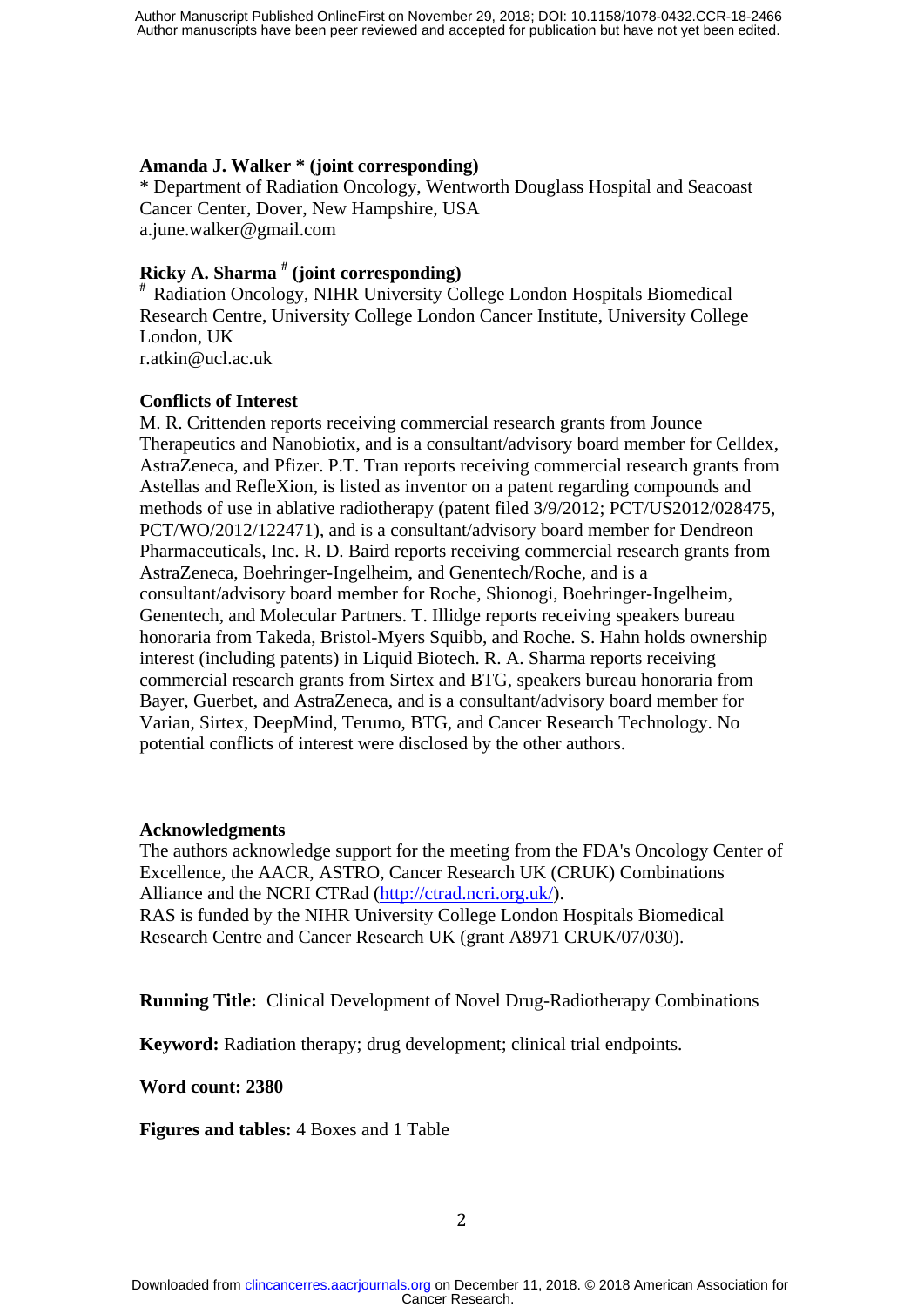#### **Abstract**

Radiotherapy is a fundamental component of treatment for the majority of patients with cancer. In recent decades, technological advances have enabled patients to receive more targeted doses of radiation to the tumour, with sparing of adjacent normal tissues. There had been hope that the era of precision medicine would enhance the combination of radiotherapy with targeted anticancer drugs, however this ambition remains to be realised. In view of this lack of progress, the FDA-AACR-ASTRO Clinical Development of Drug-Radiotherapy Combinations Workshop was held in February 2018 to bring together stakeholders and opinion leaders from academia, clinical radiation oncology, industry, patient advocacy groups and the FDA in order to discuss challenges to introducing new drug-radiotherapy combinations to the clinic. This *Perspectives in Regulatory Science and Policy* article summarises the themes and action points that were discussed. Intelligent trial design is required to increase the number of studies which efficiently meet their primary outcomes; endpoints to be considered include local control, organ preservation and patientreported outcomes. Novel approaches including immune-oncology or DNA repair inhibitor agents combined with radiotherapy should be prioritised. In this article, we focus on how the regulatory challenges associated with defining a new drugradiotherapy combination can be overcome in order to improve clinical outcomes for patients with cancer.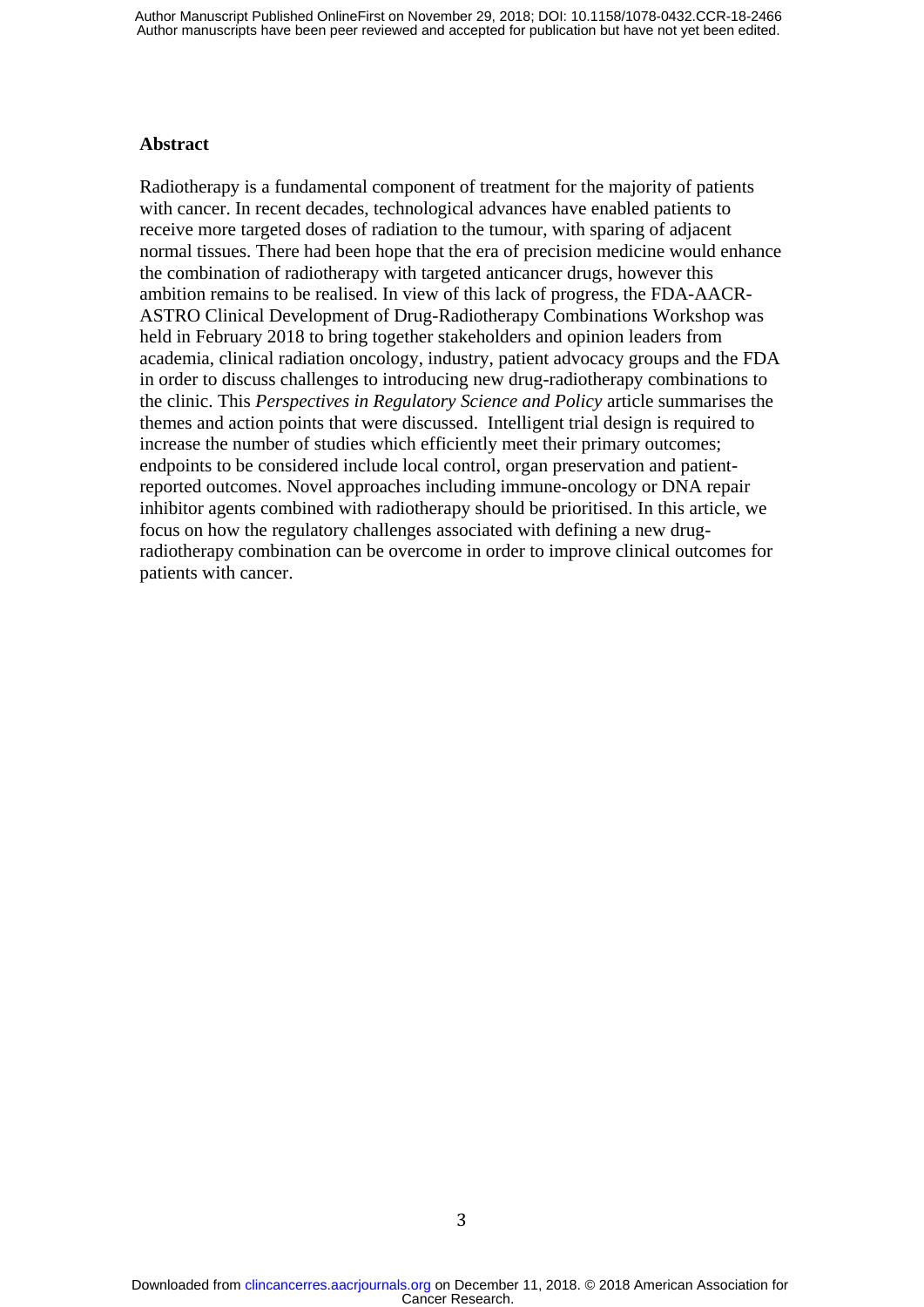#### **Introduction**

The FDA-AACR-ASTRO Clinical Development of Drug-Radiotherapy Combinations Workshop took place on February 22-23 2018 in Bethesda, Maryland. The meeting was conceptualized by Dr. Amanda Walker, Associate Director (Acting) of FDA's Oncology Center of Excellence, in response to a consensus paper published on this topic led by Prof. Ricky Sharma on behalf of the CTRad group of the UK National Cancer Research Institute (NCRI) (1). The Workshop's principal aim was to bring together over 400 stakeholders and key opinion leaders from academia, clinical radiation oncology, industry, patient advocacy groups and the FDA to provide a forum to discuss real and perceived challenges to introducing new drug-radiotherapy combinations to the clinic. The primary outputs of this Workshop are summarized here (Box 1). In this article, we discuss the current landscape of drug-radiotherapy combinations, challenges associated with the development and approval of drugradiotherapy combinations, and strategies that may be adopted by stakeholders to help overcome them.

#### **The unrealised potential of drug-radiotherapy combinations**

Radiotherapy is a key component in the management of 40% of cancer patients cured of their disease (2). Moreover it provides a highly effective treatment strategy for the palliation of symptoms in individuals suffering with advanced disease. Despite major advances in radiation technology over recent years, it remains one of the most costeffective treatment modalities in oncology (3).

In the radical treatment of cancer when the treatment intent is cure, radiotherapy is often combined with conventional cytotoxic drugs such as cisplatin or 5-fluorouracil. This radiosensitization approach is supported by robust Level 1 evidence (4). Within recent decades, the advent of precision medicine has shifted the focus of cancer drug discovery towards targeting specific proteins and pathways for therapeutic gain. This, along with advances in immuno-oncology (IO), has been associated with dramatic improvements in clinical outcomes (5-7). These observations have led researchers to hypothesize that similar benefits may be realised through combining novel targeted drugs with radiation.

The scientific rationale for combining radiotherapy with novel targeted agents has been appraised in previous reviews (1,4). The aim of any treatment combination is to improve the therapeutic ratio such that the anti-cancer effect is enhanced over and above any corresponding increase in normal tissue toxicity. Importantly, this strategy is therefore not only limited to drugs that enhance tumour death but may also involve agents that limit toxicity in normal cells (8).

The FDA granted approval to a combination of radiotherapy with a targeted agent in March 2006. However in the 12 years that have followed, no new drug-radiotherapy combinations have been approved (9). The combinatory drug approved at that time was cetuximab – an anti-epidermal growth factor receptor (EGFR) monoclonal antibody – for use in head and neck cancers. It had been widely perceived that, as more novel targeted agents entered the clinic, the number of clinically effective drugradiotherapy combinations would also significantly increase.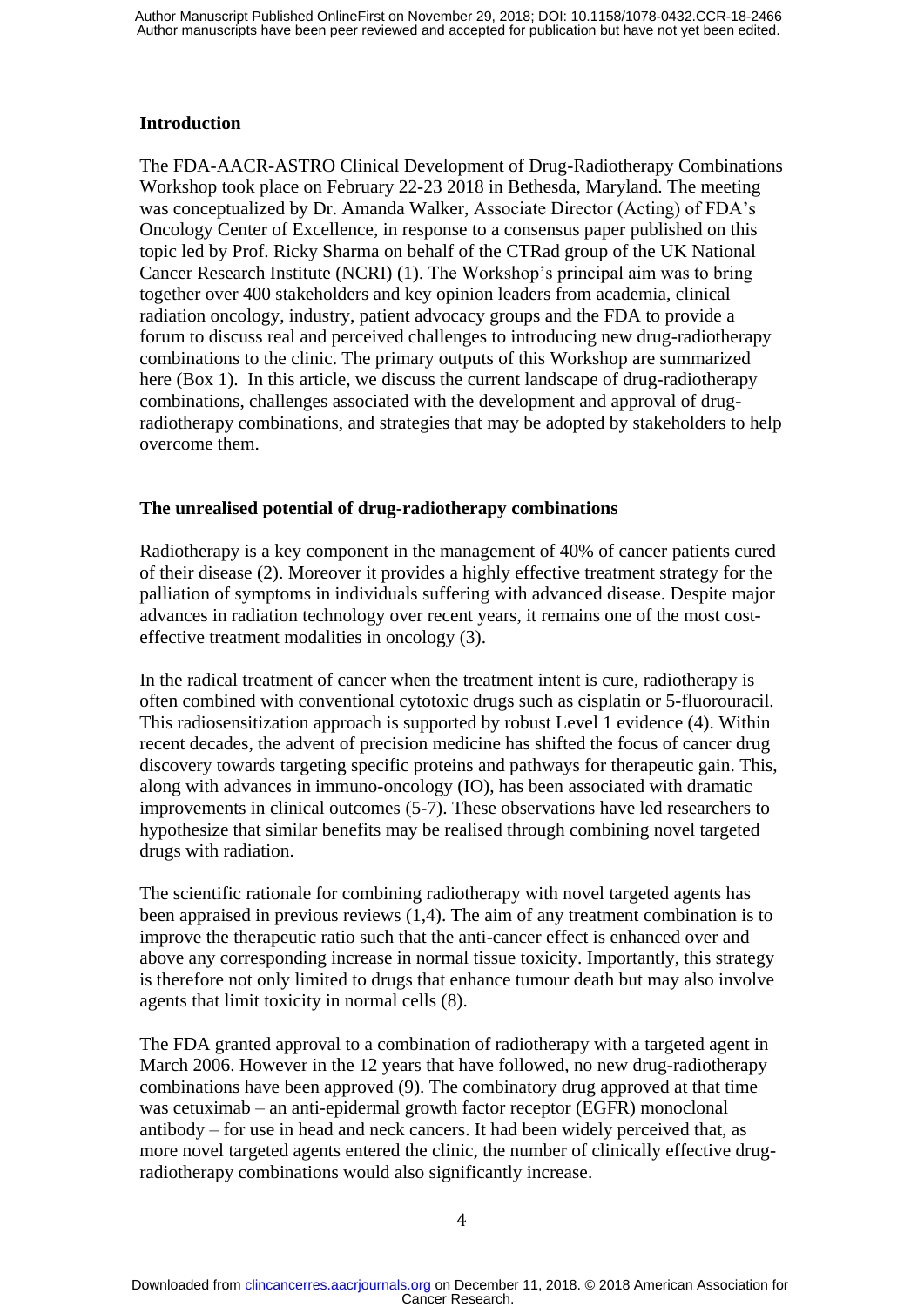While no new drug-radiotherapy combinations have passed regulatory approval during this period, the FDA has approved more than 130 novel drug indications in oncology. A significant number of these indications involve novel agents in combination with cytotoxic chemotherapy (e.g. pertuzumab and cetuximab in breast and colorectal cancers respectively). Moreover a Pubmed database search for entries from 2006 onwards using the keyword 'radiosensitization' identifies 1713 articles published, suggesting that pre-clinical and clinical research in this area remains highly active. So what is driving this stark disparity? It was with this question in mind that the FDA-AACR-ASTRO Workshop was developed.

# **What Guidance is Required to Make Progress?**

A number of factors were identified that implied that the pathway to approval of a novel drug-radiotherapy combination is hindered from Day Zero. To date, the FDA has not published a regulatory guidance document specifically detailing the approval pathway for a drug-radiotherapy combination. Pharmaceutical industry representatives cited the lack of regulatory guidance as a significant hurdle. Without regulatory guidelines to support drug development, strategic decisions on investment into drug-radiotherapy combinations cannot be de-risked against specific criteria pertaining to approval. This may result in combination strategies being de-prioritised. However, there is no published evidence that the publication of a specific regulatory guidance document increases industry-led drug development within that area. Some of the existing regulatory guidance on drug-drug combinations may in fact be applied to drug-radiotherapy combinations (see below) (10).

There is evidence of a significant lag time in testing drugs in combination with radiotherapy during the clinical development of a novel agent (11,12). One study demonstrated the median interval between the opening of phase 1 trials without radiotherapy, and those with, was 6 years. Further, phase 1 trials with radiotherapy were typically published after 9 years of the drug patent had lapsed (12). With drug patents limited to 20 years, a lag of this magnitude would significantly diminish the potential profitability of a drug-radiotherapy combination. In light of this, there are few incentives for pharmaceutical companies to take promising phase 1 data through to a costly phase 3 registration study with radiation. This is particularly true given the high attrition rates seen from phase 1 to phase 3.

Pharmaceutical companies are further discouraged from investigating drugradiotherapy combinations due to misconceptions and uncertainty around the preclinical data required for regulatory approval, particularly regarding safety. Moreover, generating optimal pre-clinical data in the context of radiation requires special assays and knowledge of which pharmaceutical companies may not have access. At the Workshop, FDA representatives provided detailed clarification on this matter and a summary is provided in Box 2.

Regulators highlighted the challenge of providing a comprehensive guidance document due to the many possible development scenarios for drug-radiotherapy approaches. As with many development programs, each case is unique and the most detailed advice to sponsors can be offered when the FDA performs clinical trial reviews for investigational new drug applications. It was suggested that industry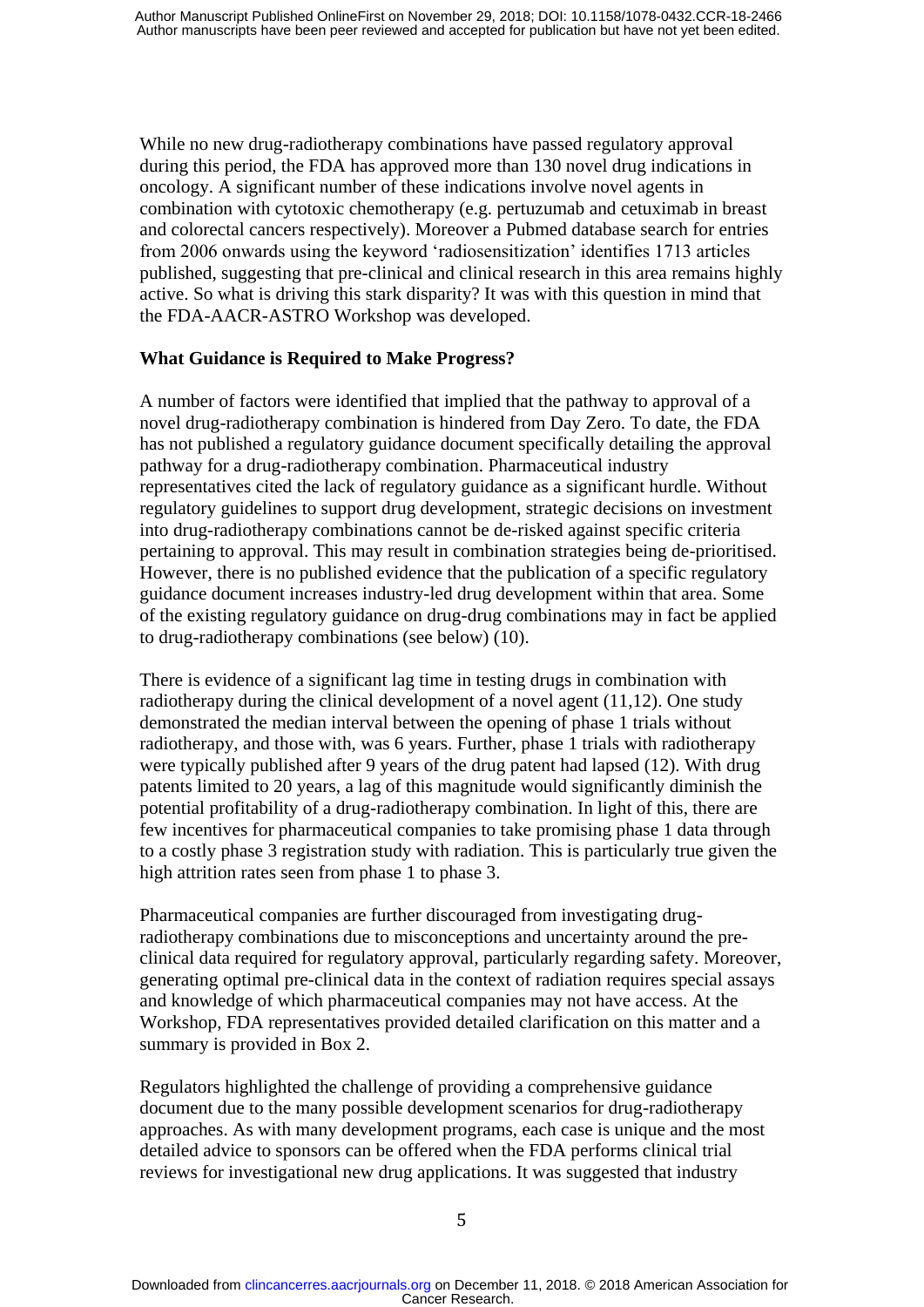representatives arrange formal meetings with the FDA at an early stage to help define a clear line of sight to registration for each individual drug-radiotherapy combination (13). For broader advice, much of the guidance relating to drug-drug combinations may be applicable to combinations with radiation (10).

Toxicity data for new treatment combinations in clinical trials may not be required by the FDA, depending on the extent of toxicity data available for each individual agent (14). A strong rationale for combining the drug with radiation should be presented with consideration given to potential organs at risk of toxicity. If this is based on clear and robust science, further pre-clinical experiments to support the hypothesis are not always necessary. Case-by-case discussions with regulators should be sought.

In the case of investigational compounds at early stages of development (i.e. human toxicity data remains uncharacterised), pre-clinical data with a particular focus on safety, are necessary. A pharmacology study supporting the rationale for the combination should be provided. Such a study should demonstrate increased activity in the absence of a substantial increase in toxicity on the basis of limited safety endpoints in animals, such as mortality, clinical signs and body weight.

The role of pre-clinical data within the regulatory approval process represents a relatively 'easy-win' for industry. For drugs already approved in most circumstances, there may be no need to generate further pre-clinical data. In drugs at earlier stages of development, there are significant incentives in performing the pre-clinical experiments outlined in Box 2 as the drug may subsequently be approved in combination with radiation for a longer duration during the compound's patent. These experiments may be performed in collaboration with partners in academia. Indeed, throughout the Workshop there were calls to improve communication between industry and radiation oncologists.

An increasing number of assays and model systems have been studied that examine radiation-related toxicity (15). Murine models can be utilised to study the effects of thoracic radiation with and without a novel targeted agent. Early access to these model systems during the drug discovery process would enable the prioritisation of agents as clinical radiosensitizers (16). However, the development of model systems predicting radiation-related toxicity remains at an early stage and consequently data generated from these models should not be over-interpreted.

Finally, discussions between radiation oncologists and industry will ensure industryled studies are designed to collect data on long-term toxicity. This area is often neglected in drug-only studies but is critical to radiotherapy as it is late toxicities that are dose-limiting.

# **How to Improve the Design of Future Clinical Trials?**

A large number of clinical trials investigating novel drug-radiotherapy combinations have been negative studies. Historically studies have not enriched for, or sub-stratified patients based on, genotypic or phenotypic information to increase the likelihood of a positive outcome. For instance, there are compelling non-clinical data to suggest that hypoxia-modifying agents may improve radiotherapy outcomes (17). However.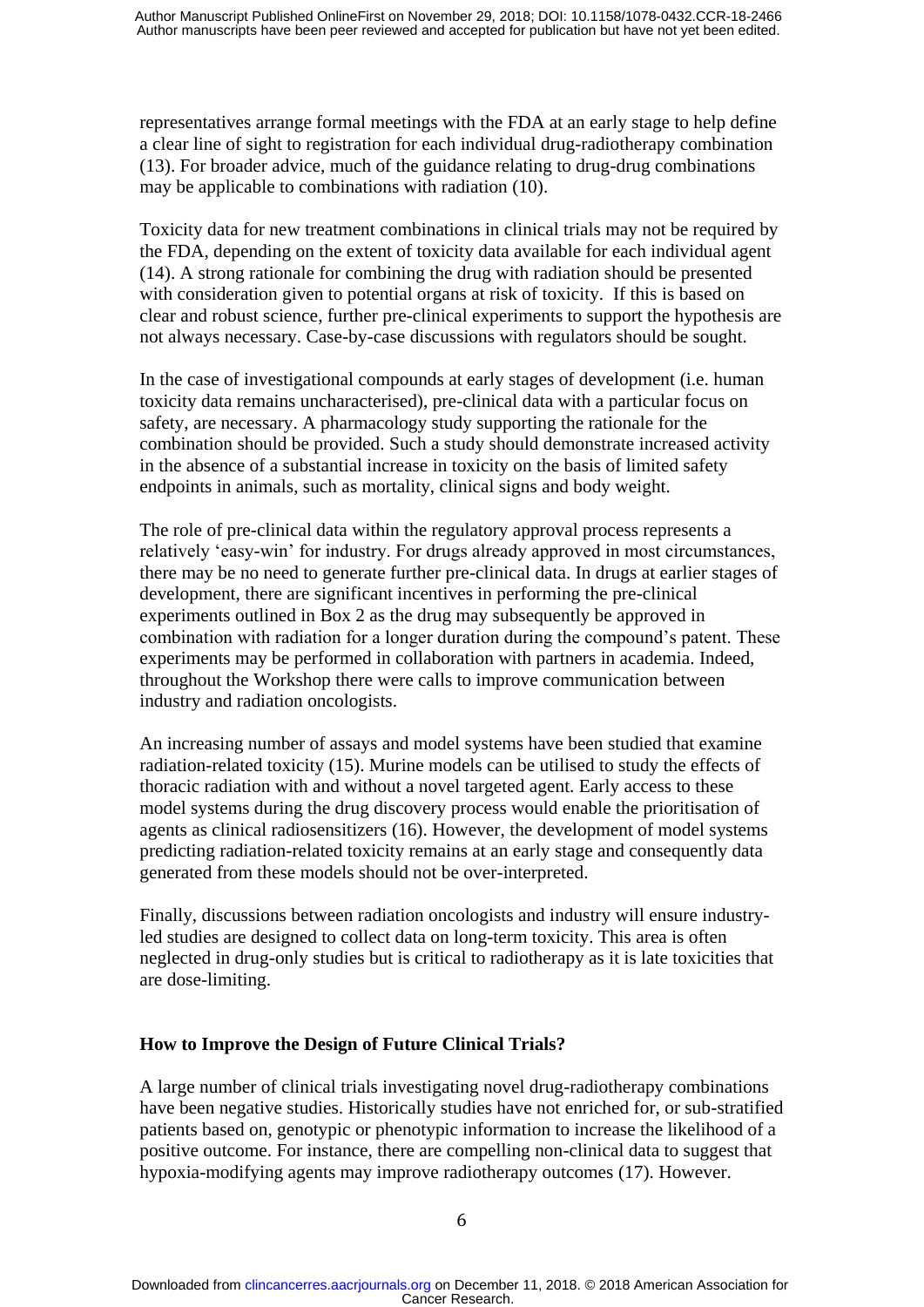clinical trial data have been underwhelming, and a potential reason for this is that patients were not selected on the basis of their tumor's hypoxic status (18).

Safety is of particular significance in the context of radiotherapy-based trials because patients are often treated with curative intent, and thus may have to live with treatment-related toxicities for many decades. This has led to a number of early-phase studies investigating novel drug-radiotherapy combinations in patients receiving palliative radiotherapy for incurable or metastatic disease. This mirrors the strategy frequently adopted in single-agent and combination drug trials. An important disadvantage to this approach is that the biology of these advanced tumours may not accurately reflect the biology of early, localised disease and this may imply that efficacy data does not translate across both patient groups. Patients receiving palliative radiotherapy are also likely to be less fit than patients with early disease and this may affect patient recruitment and treatment tolerability.

Further, the outcome data from radiotherapy-based clinical studies may be confounded by variability in radiotherapy technique across participating centers (19). Data from the RTOG 0617 study investigating radiotherapy dose escalation in the treatment of non-small cell lung cancer demonstrated improved overall survival (OS) in patients treated at institutions with higher clinical trial accrual volumes (20).

Apart from radiotherapy technique, dose-fractionation and drug scheduling are also likely to be of significance, particularly in the context of IO agents in combination with radiotherapy. For instance, pre-clinical data have shown that PD-L1 blockade can overcome resistance to fractionated low-dose radiotherapy but not high-dose radiotherapy (21). This observation is by no means generalizable and our understanding of the interaction of radiation with the host immune system remains only partly understood (22).

A number of potential solutions may help to improve the design of clinical drugradiotherapy trials. Biomarker-driven studies should allow more evidence-based patient selection ensuring that the efficacy of a novel agent is more accurately evaluated. To bolster the development of biomarkers, window-of-opportunity studies in the neoadjuvant setting may be of more value as they allow access to tumor tissue to assess for pharmacodynamic (PD) studies. Furthermore, since phase 1 toxicity studies are often limited to specific anatomic sites and may not be generalizable to other cancers with a different spectrum of normal tissue toxicities, umbrella studies (one cancer – multiple mutations - multiple drugs) and basket studies (multiple cancers – one mutation – one drug) run using adaptive trial designs should be considered to allow more efficient use of resources and enable multiple hypotheses to be tested within one clinical trial (23).

The issues around safety and the appropriateness of conducting trials in the palliative setting may in part be addressed by performing trials in patients who are receiving stereotactic body radiotherapy (SBRT) for oligometastatic disease. This approach has been particularly suitable for studying IO-radiotherapy combinations where the aim has been to provide long-term disease control. However, the option of performing studies in patients with oligometastases should not detract investigators from the traditional curative setting, particularly if pre-clinical data suggests that the combination will be most effective in this patient group.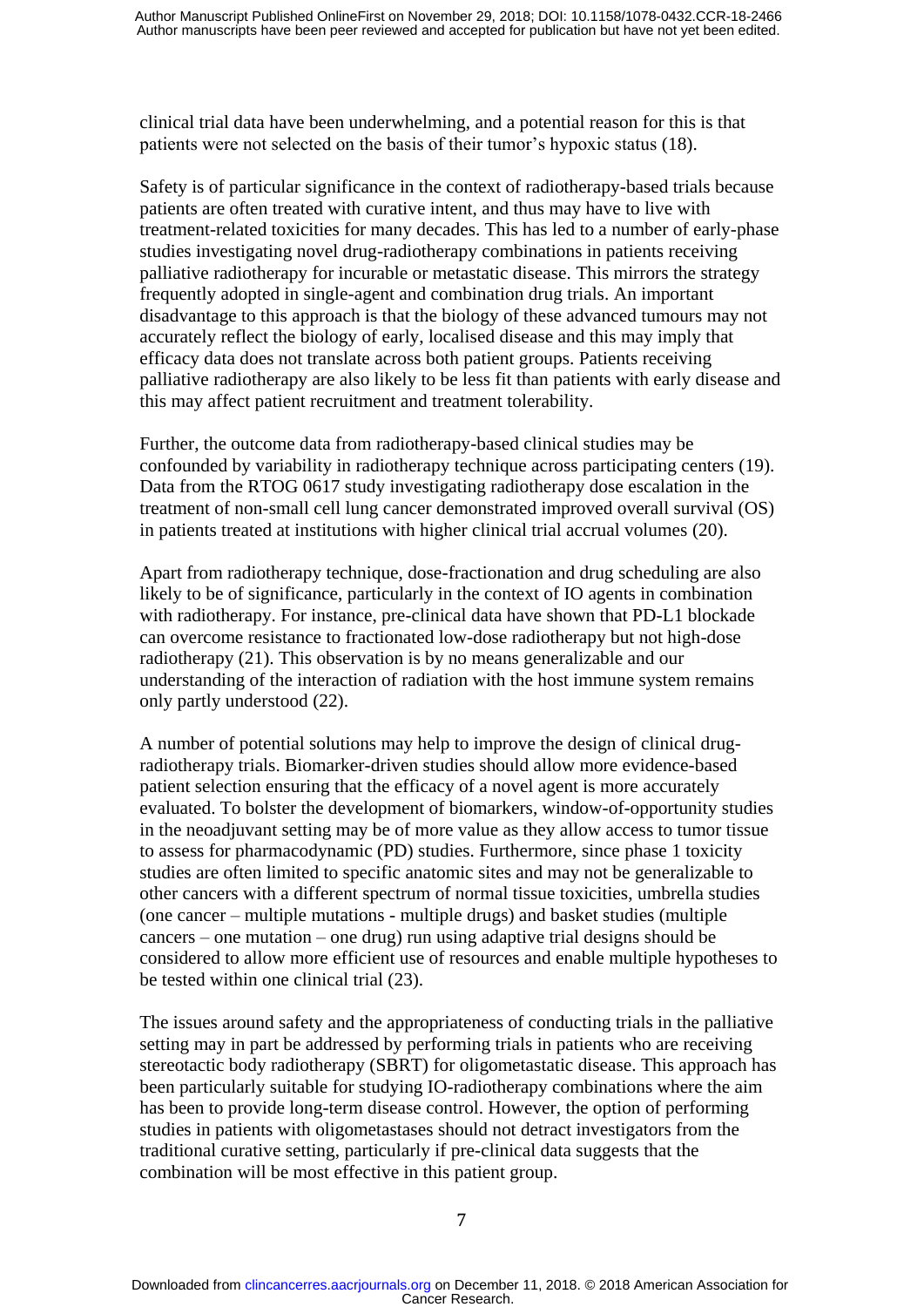The role of radiotherapy quality assurance (RTQA) within all clinical studies cannot be overstated and efforts to harmonize international RTQA standards are essential. Within the US, the Imaging and Radiation Oncology Core (IROC) run out of the MD Anderson Cancer Center has developed many important resources enabling robust RTQA. Within the UK, this role is taken by the RTTQA group (24). However the challenges associated with RTQA must also be acknowledged and addressed. Providing real-time QA such that plans are appraised prior to the patient starting treatment is significantly resource-intensive. Investments in human and computing resources will partly address this problem however more imaginative solutions such as artificial intelligence-based QA strategies may also be of value.

Uncertainties around RT scheduling and fractionation in combination with IO and other novel agents should be informed by preclinical evidence. However these efforts should not significantly delay clinical studies which should be designed so that tissue samples can be used to back-translate into the laboratory to better understand the biology behind the responses seen *in vivo*. Adaptive clinical trials, which allow for prospectively planned modifications of the trial based on early clinical data, may be considered during the development of drug-radiotherapy combinations (25).

Classically recognized regulatory endpoints for clinical trials of systemic treatment such as disease-free survival (DFS) and OS may be impractical for some clinical trials of new drug-radiotherapy combinations in the context of a local treatment used with curative intent. OS endpoints may take many years to be reached in patients with good prognosis diseases. Established endpoints such as DFS or OS can still be evaluated as secondary endpoints during longer-term follow-up to confirm clinical benefit in a study that meets an earlier, primary endpoint.

Common early endpoints such as local control can provide evidence of anti-tumor activity and could be supported by clinically relevant endpoints such as organ preservation rates and assessment of symptoms and function using clinical outcome assessments (Table 1 and Box 3). Regulatory approval could potentially be granted based on earlier endpoints. There is a clear need to develop early and intermediate endpoints of the efficacy, and toxicity, of the new combination. Appropriate early endpoints are likely to be sub-site specific and therefore a consensus should be reached in partnership with the FDA potentially through organ-specific workshops. There are valid concerns that endpoints such as organ-preservation may be influenced by bias, thus trial protocols should seek to define prospective criteria for surgical intervention.

#### **Dialogue between Key Stakeholders**

At the Workshop, it was acknowledged that the lack of clinical trial activity investigating novel drug-radiotherapy combinations has contributed to the lack of successful regulatory approvals. The incentives underlying academic interest in combining radiation with novel drugs is likely to differ significantly from those within industry. Within the US, perceived tensions between medical and radiation oncologists may also exist due to historically low levels of research collaboration.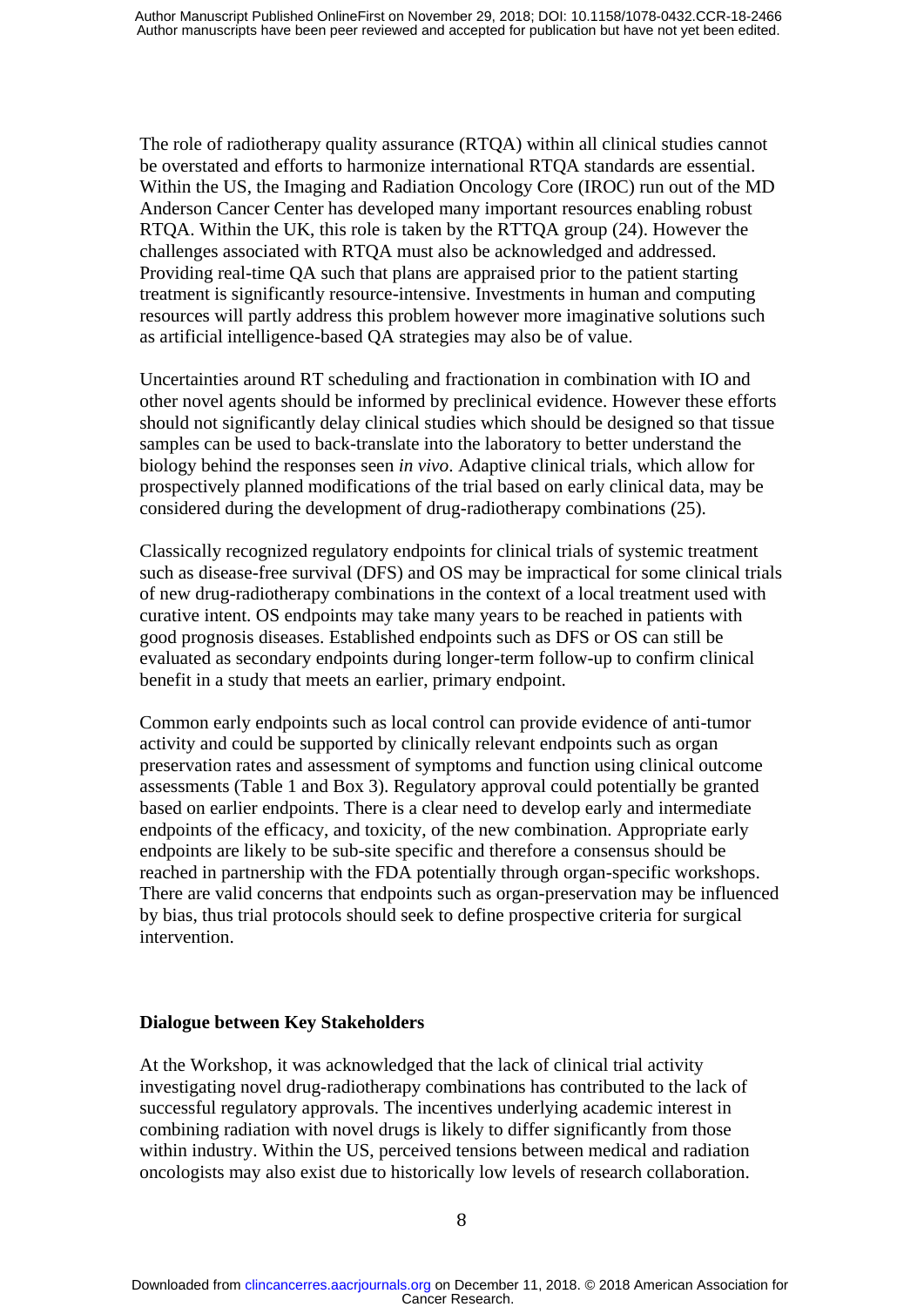Moreover, the FDA as a regulatory body weighs the balance between safety and efficacy from a different perspective for a patient with early-stage disease compared to a patient with terminal cancer with no treatment options available. Consequently, dialogue and collaboration between the stakeholders involved in the clinical development of drug-radiotherapy combinations is critical to enable a better understanding and alignment of interests.

Initiatives should be prioritized to improve collaboration, and this includes engagement with patient advocacy groups (Box 4). An example of this is the RaDCom program in the UK (26) which is a formal collaboration across multiple disciplines with the primary aim of improving the development of drug-radiotherapy combinations. Multi-center trials will be necessary to investigate many of the potential combinations, and one barrier that was identified is the perception that academic clinical investigators are not sufficiently rewarded for their participation in these trials by research funding bodies such as the National Cancer Institute. Finally the academic community should reach a consensus as to which areas to prioritise, for instance IO with radiotherapy, to generate a sufficient critical mass of personnel and resources to perform large-scale practice-changing research.

#### **Conclusions**

We have witnessed the recent approval of many systemic therapies with varied mechanisms of action leading to an unprecedented opportunity to investigate new drug-radiotherapy combinations. Perceived challenges associated with generating preclinical data and establishing trial endpoints for registration should be readily tractable. Insufficient novel drug-radiotherapy combinations have reached the clinic, and the attendees of this Workshop identified several opportunities to foster development in this important cancer therapeutic space. Workshop participants felt energized to take forward the solutions proposed in this summary article to transform the landscape of translational radiation biology and significantly improve clinical outcomes for cancer patients.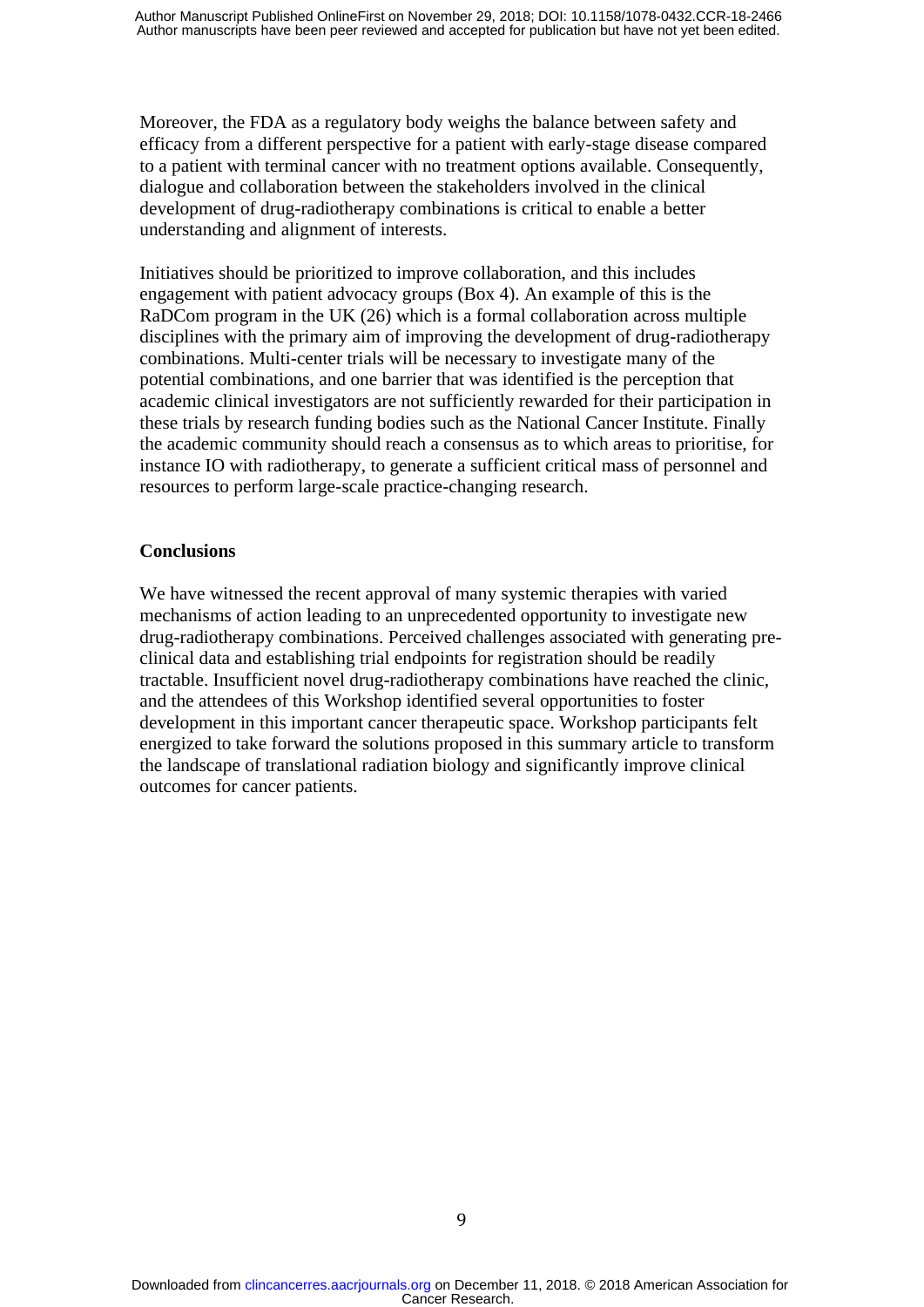# **References**

- 1. Sharma RA, Plummer R, Stock JK, Greenhalgh TA, Ataman O, Kelly S*, et al.* Clinical development of new drug-radiotherapy combinations. Nature reviews Clinical oncology **2016**;13(10):627-42
- 2. Ringborg U, Bergqvist D, Brorsson B, Cavallin-Stahl E, Ceberg J, Einhorn N*, et al.* The Swedish Council on Technology Assessment in Health Care (SBU) systematic overview of radiotherapy for cancer including a prospective survey of radiotherapy practice in Sweden 2001--summary and conclusions. Acta oncologica **2003**;42(5-6):357-65.
- 3. Atun R, Jaffray DA, Barton MB, Bray F, Baumann M, Vikram B*, et al.* Expanding global access to radiotherapy. The Lancet Oncology **2015**;16(10):1153-86
- 4. Lawrence YR, Vikram B, Dignam JJ, Chakravarti A, Machtay M, Freidlin B*, et al.* NCI-RTOG translational program strategic guidelines for the early-stage development of radiosensitizers. Journal of the National Cancer Institute **2013**;105(1):11-24
- 5. Hodi FS, O'Day SJ, McDermott DF, Weber RW, Sosman JA, Haanen JB*, et al.* Improved survival with ipilimumab in patients with metastatic melanoma. The New England journal of medicine **2010**;363(8):711-23
- 6. Slamon DJ, Leyland-Jones B, Shak S, Fuchs H, Paton V, Bajamonde A*, et al.* Use of chemotherapy plus a monoclonal antibody against HER2 for metastatic breast cancer that overexpresses HER2. The New England journal of medicine **2001**;344(11):783-92
- 7. Antonia SJ, Villegas A, Daniel D, Vicente D, Murakami S, Hui R*, et al.* Durvalumab after Chemoradiotherapy in Stage III Non-Small-Cell Lung Cancer. The New England journal of medicine **2017**;377(20):1919-29
- 8. Citrin D, Cotrim AP, Hyodo F, Baum BJ, Krishna MC, Mitchell JB. Radioprotectors and Mitigators of Radiation-Induced Normal Tissue Injury. The Oncologist **2010**;15(4):360-371
- 9. Bonner JA, Harari PM, Giralt J, Azarnia N, Shin DM, Cohen RB*, et al.* Radiotherapy plus cetuximab for squamous-cell carcinoma of the head and neck. The New England journal of medicine **2006**;354(6):567-78
- 10. FDA. Guidance for Industry. S9 Nonclinical evaluation for Anticancer Pharmaceuticals. 2010. <https://http://www.fda.gov/downloads/Drugs/Guidances/ucm085389.pdf%3E. Accessed 12 June 2018.
- 11. Ataman OU, Sambrook SJ, Wilks C, Lloyd A, Taylor AE, Wedge SR. The clinical development of molecularly targeted agents in combination with radiation therapy: a pharmaceutical perspective. International journal of radiation oncology, biology, physics **2012**;84(4):e447-54
- 12. Blumenfeld P, Pfeffer RM, Symon Z, Den RB, Dicker AP, Raben D*, et al.* The lag time in initiating clinical testing of new drugs in combination with radiation therapy, a significant barrier to progress? British journal of cancer **2014**;111(7):1305-9
- 13. FDA. Formal Meetings Between the FDA and Sponsors or Applicants of PDUFA Products Guidance for Industry **2017**. [<https://www.fda.gov/downloads/Drugs/GuidanceComplianceRegulatoryInfor](https://www.fda.gov/downloads/Drugs/GuidanceComplianceRegulatoryInformation/Guidances/UCM590547.pdf) [mation/Guidances/UCM590547.pdf>](https://www.fda.gov/downloads/Drugs/GuidanceComplianceRegulatoryInformation/Guidances/UCM590547.pdf) Accessed 9 October 2018.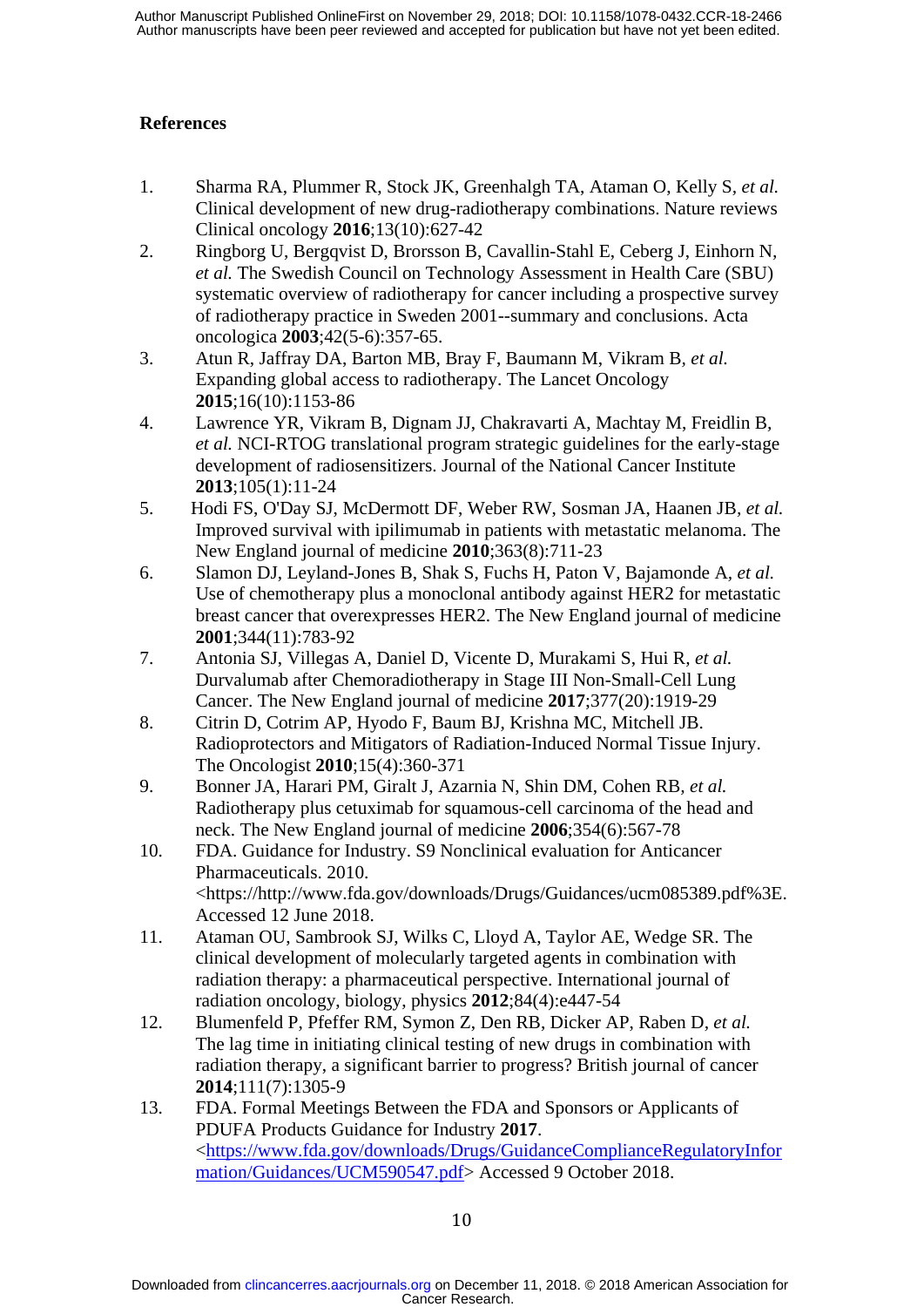- 14. Walker AJ, Kim H, Saber H, Kluetz PG, Kim G, Pazdur R. Clinical Development of Cancer Drugs in Combination With External Beam Radiation Therapy: US Food and Drug Administration Perspective. International journal of radiation oncology, biology, physics **2017**;98(1):5-7
- 15. Bristow RG, Alexander B, Baumann M, Bratman SV, Brown JM, Camphausen K*, et al.* Combining precision radiotherapy with molecular targeting and immunomodulatory agents: a guideline by the American Society for Radiation Oncology. The Lancet Oncology **2018**;19(5):e240-e51
- 16. Lourenco LM, Jiang Y, Drobnitzky N, Green M, Cahill F, Patel A*, et al.* PARP Inhibition Combined With Thoracic Irradiation Exacerbates Esophageal and Skin Toxicity in C57BL6 Mice. International journal of radiation oncology, biology, physics **2018**;100(3):767-75
- 17. Overgaard J. Hypoxic radiosensitization: adored and ignored. Journal of clinical oncology : official journal of the American Society of Clinical Oncology **2007**;25(26):4066-74
- 18. Hammond EM, Asselin MC, Forster D, O'Connor JP, Senra JM, Williams KJ. The meaning, measurement and modification of hypoxia in the laboratory and the clinic. Clinical oncology **2014**;26(5):277-88
- 19. Peters LJ, O'Sullivan B, Giralt J, Fitzgerald TJ, Trotti A, Bernier J*, et al.* Critical impact of radiotherapy protocol compliance and quality in the treatment of advanced head and neck cancer: results from TROG 02.02. Journal of clinical oncology : official journal of the American Society of Clinical Oncology **2010**;28(18):2996-3001
- 20. Eaton BR, Pugh SL, Bradley JD, Masters G, Kavadi VS, Narayan S*, et al.* Institutional Enrollment and Survival Among NSCLC Patients Receiving Chemoradiation: NRG Oncology Radiation Therapy Oncology Group (RTOG) 0617. Journal of the National Cancer Institute **2016**;108(9)
- 21. Dovedi SJ, Adlard AL, Lipowska-Bhalla G, McKenna C, Jones S, Cheadle EJ*, et al.* Acquired resistance to fractionated radiotherapy can be overcome by concurrent PD-L1 blockade. Cancer research **2014**;74(19):5458-68
- 22. Weichselbaum RR, Liang H, Deng L, Fu YX. Radiotherapy and immunotherapy: a beneficial liaison? Nature reviews Clinical oncology **2017**;14(6):365-79
- 23. FDA. Guidance for Industry. Master Protocols: Efficient Clinical Trial Design Strategies to Expedite Development of Oncology Drugs and Biologics 2018. <[https://www.fda.gov/ucm/groups/fdagov-public/@fdagov-drugs](https://www.fda.gov/ucm/groups/fdagov-public/@fdagov-drugs-gen/documents/document/ucm621817.pdf)[gen/documents/document/ucm621817.pdf>](https://www.fda.gov/ucm/groups/fdagov-public/@fdagov-drugs-gen/documents/document/ucm621817.pdf) Accessed 9 October 2018.
- 24. Radiotherapy Trials Quality Assurance. 31st July. RTTQA website. RTTQA <http://www.rttrialsqa.org.uk/rttqa/%3E. Accessed 31 July 2018.
- 25. FDA. Guidance for Industry. Adaptive Designs for Clinical Trials of Drugs and Biologics. 2018. [<https://www.fda.gov/downloads/drugs/guidances/ucm201790.pdf>](https://www.fda.gov/downloads/drugs/guidances/ucm201790.pdf) Accessed 9 October 2018
- 26. CTRad. 31st July. Radiotherapy-Drug Combinations Consortium (RaDCom). <http://ctrad.ncri.org.uk/research-support/radiation-drug-combinationsradcom%3E. Accessed 2018 31st July.
- 27. Verstovsek S, Mesa RA, Gotlib J, Levy RS, Gupta V, DiPersio JF*, et al.* A double-blind, placebo-controlled trial of ruxolitinib for myelofibrosis. The New England journal of medicine **2012**;366(9):799-807 doi 10.1056/NEJMoa1110557.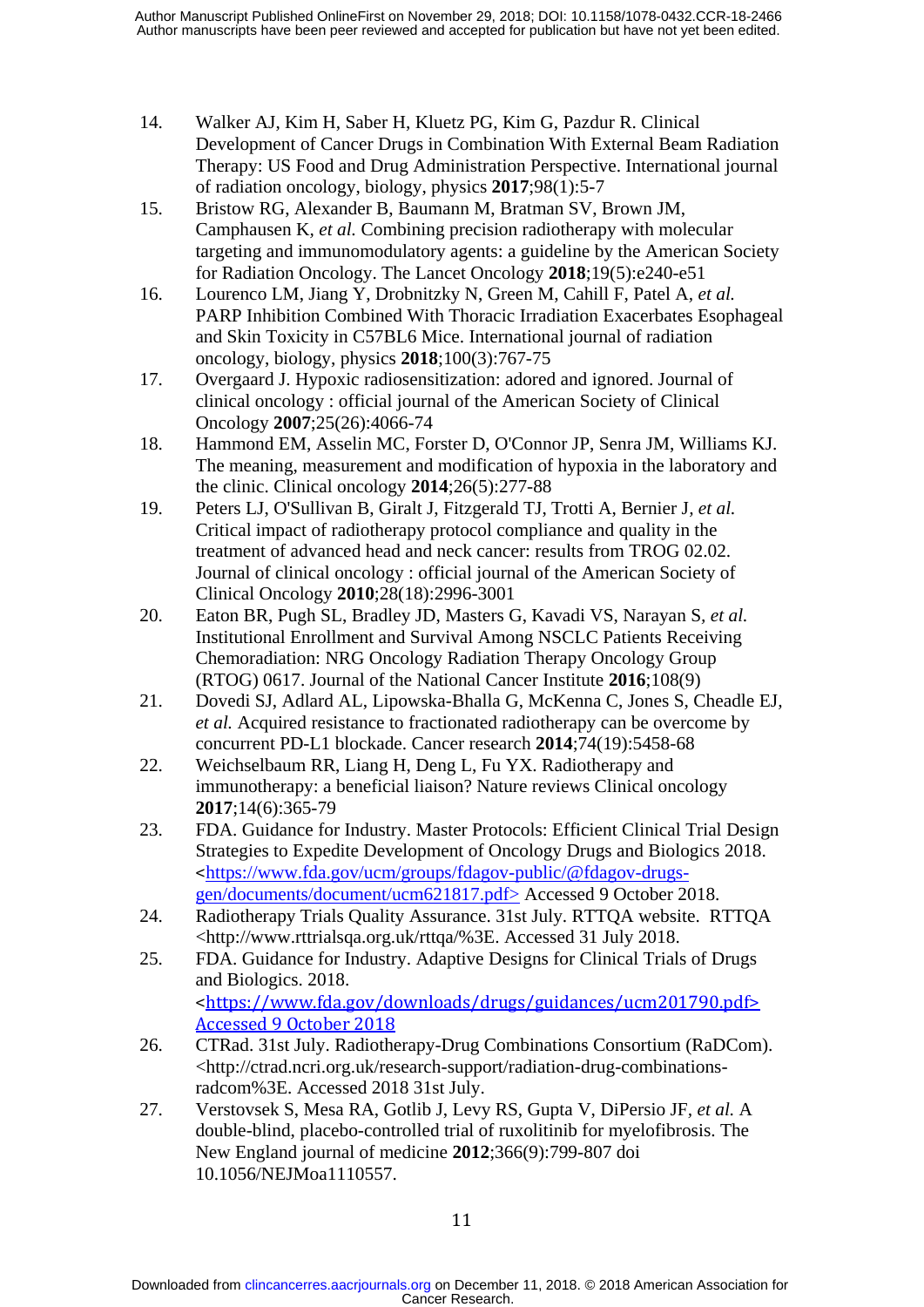| <b>Endpoint</b> | <b>Advantages</b>                        | <b>Disadvantages</b>                       |
|-----------------|------------------------------------------|--------------------------------------------|
| Overall         | - Universally accepted measure of        | - Trials in radical setting will generally |
| survival        | direct benefit                           | be of a long duration                      |
|                 | - Easily and precisely measurable        | - May require larger trials                |
|                 | - Blinding not needed                    | - May be affected by crossover and         |
|                 |                                          | subsequent therapies                       |
|                 |                                          | - Includes non-cancer deaths               |
| Symptom         | - Patient perspective of direct clinical | - Blinding often difficult                 |
| endpoints/      | benefit                                  | - Data frequently missing or incomplete    |
| patient         | - Data acquisition ideal for             | - Clinical significance of small changes   |
| reported        | incorporation into digital health        | unknown                                    |
| outcomes        | technologies                             | - Lack of validated instruments            |
|                 |                                          | - Bias from multiple-testing may occur     |
| Organ-          | - Important endpoint for patients        | - Without blinding and clear protocols,    |
| preservation    | - Ideal in head and neck cancer          | surgical timing may be subject to bias     |
|                 | (tracheostomy-free) and bladder          | - Limited to certain disease sites         |
|                 | cancer (bladder-preservation) trials     |                                            |
|                 | - Easily measurable                      |                                            |
| Loco-regional   | - Applicable to most cancers treated     | - Also influenced by surgery and/or        |
| control         | with RT                                  | chemotherapy therefore may not be a        |
|                 | - Smaller sample size and follow-up      | direct measure of RT effect                |
|                 | duration compared to survival studies    | - Definitions may vary based on trials     |
|                 | - Unaffected by crossover and            | - May not be of clinical significance in   |
|                 | subsequent therapies                     | all settings                               |
|                 | - Generally based on objective           | - Not precisely measured and may be        |
|                 | quantitative assessment                  | subject to assessment bias                 |
|                 | - May be more reflective of RT effect    | - Radiological or other assessments        |
|                 | than disease-free survival               | must be frequent and balanced across       |
|                 |                                          | treatment arms                             |
| Disease-free    | - In some scenarios, may correlate       | - As per loco-regional control above       |
| survival        | better with overall survival than local  |                                            |
|                 | control                                  |                                            |
|                 | - May capture abscopal effects of IO-    |                                            |
|                 | RT better than local control             |                                            |
| Complete or     | - Suitable for neoadjuvant studies       | - Not a direct measure of benefit in all   |
| objective       | - Assessed earlier and in smaller        | cases                                      |
| response        | studies compared to survival studies     | - Only a subset of patients who benefit    |
| rates           |                                          |                                            |
| Progression-    | - May be suitable in IO-RT studies       | - Not valid surrogate for survival in all  |
| free survival   | within metastatic setting                | settings                                   |
| (includes all   | - Assessed earlier and in smaller        | - Not precisely measured and may be        |
| deaths) or      | studies compared to survival studies     | subject to assessment bias                 |
| time to         | - Stable disease included                | - Frequent radiological or other           |
| progression     | - Unaffected by crossover and            | assessments required                       |
| (deaths before  | subsequent therapies                     | - Less relevant for drug-RT trials         |
| progression     |                                          |                                            |
| censored)*      |                                          |                                            |

# **Table 1: Summary of clinical trial endpoints to be considered in testing new drug-radiotherapy combinations**

Abbreviations used: IO – immuno-oncology, RT - radiotherapy

\*Landmark analyses associated with these endpoints may be particularly suitable for IO-RT trials. In landmark analyses, a fixed-time after the initiation of therapy is selected and only patients alive at that time are included in the analysis, separated into 2 response categories according to whether they have responded up to that time.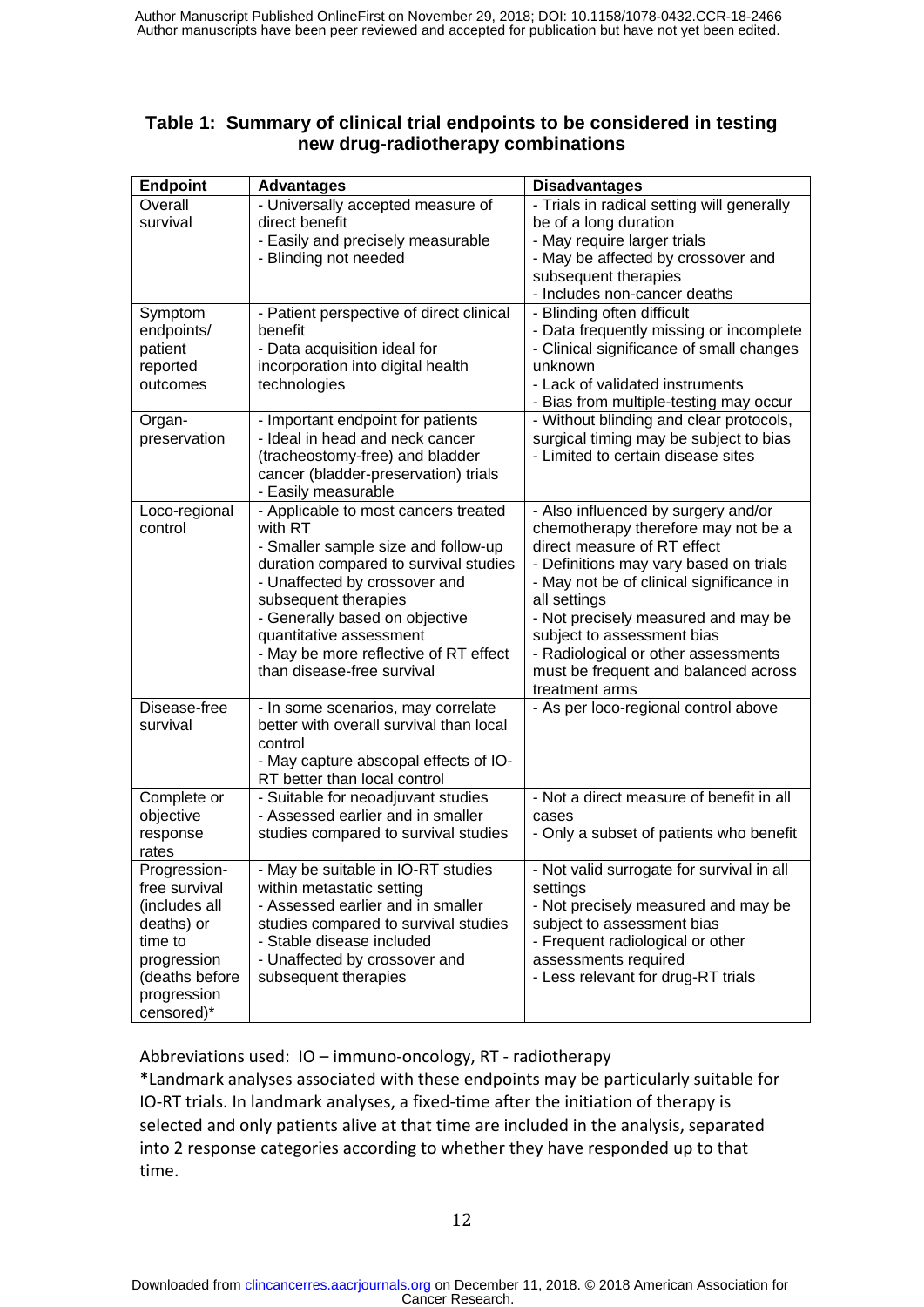# **Box 1: Key Messages**

- There is great potential for drug-radiotherapy treatment strategies to improve clinical outcomes for patients.
- Early and frequent communication between multiple stakeholders including industry, academia, regulatory agencies and patient advocates is essential
- Intelligent trial design is required to increase the number of studies which efficiently meet their primary outcomes
- Endpoints including local control, organ preservation and patient-reported outcomes may demonstrate clinical benefit and should be considered in clinical trials of drug-radiotherapy combinations
- Novel approaches including immune-oncology or DNA repair inhibitor agents combined with radiotherapy should be prioritised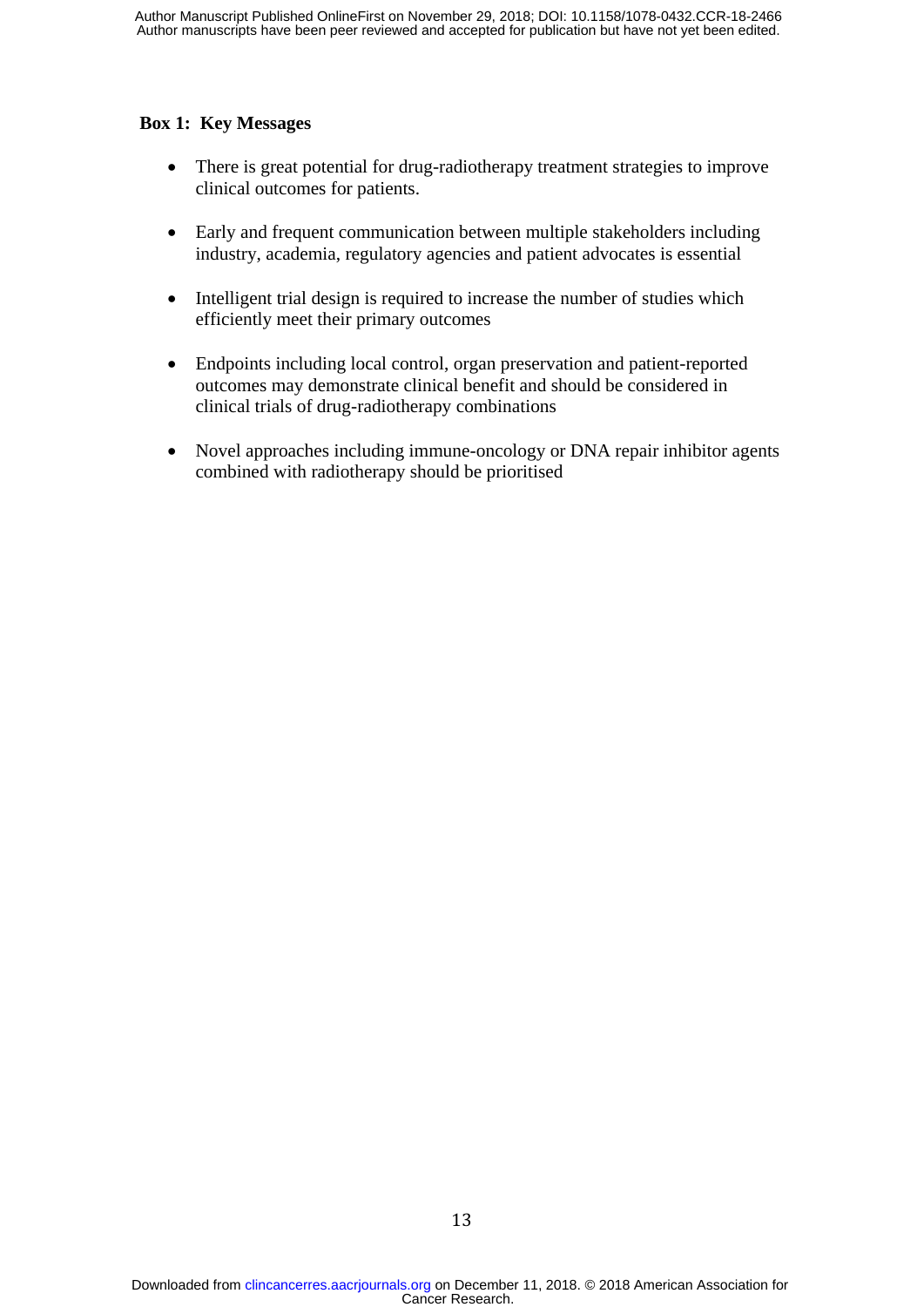# **Box 2: Preclinical dataset required for a first-in-human drug-RT combination study**

- No formal guidance document exists detailing the pre-clinical dataset required for regulatory purposes.
- Recommendations for pre-clinical data required for drug-only studies, detailing specific pharmacokinetic (PK) and pharmacodynamic (PD) datasets, are available in the ICH S9 document (10) (Expert Working Group (Safety) of the International Conference on Harmonisation of Technical Requirements for Registration of Pharmaceuticals for Human Use).
- The overarching message from FDA representatives at the Workshop was that similar thinking should be applied to drug-RT combinations as in drug-drug combinations and, given that cancer patients often have limited options, the focus should be on safety. Moreover it is not always necessary to generate new pre-clinical data prior to testing a drug-RT combination in humans, for instance if the drug has already received regulatory approval as a single agent and sufficient clinical data is available. A case-by-case discussion with regulators at an early stage of clinical development is therefore always recommended.

# **Demonstrate proof-of-principle**

- Rationale, mechanism of action and preliminary activity from pre-clinical models (*in vitro* and *in vivo*) to be demonstrated for drug-RT combination approach.
- Efficacy data of combination required, preferably in clinically appropriate *in vivo* models (tumour growth delay assay routinely used).
- No specific *in vivo* model systems (e.g. genetically engineered mouse model vs. patient-derived xenograft) are preferred in general, and thus choice should be tailored to individual cases.
- Scheduling of drug-RT combination should be assessed, e.g. does drug need to be administered daily, is an induction course needed prior to starting RT?

Efficacy data should include studies using standard-of-care as a backbone and/or comparator; i.e. in cervical cancer radiotherapy with cisplatin chemotherapy is standard of care therefore  $\text{drug} + \text{cisplatin} + \text{radiother}$  and  $\text{data}$  should be generated to ensure there are no antagonistic effects associated with combining drugs.

Proof-of-principle data may also help inform potential target organs for toxicity and safety biomarkers.

# **Define safe starting dose**

Toxicology studies are the most important aspect of the pre-clinical dataset; it is advised to discuss each case with the regulators at an early stage.

Toxicity data from the combination is not essential and relevant data from individual agent (drug alone  $+/- RT$  alone) is sufficient.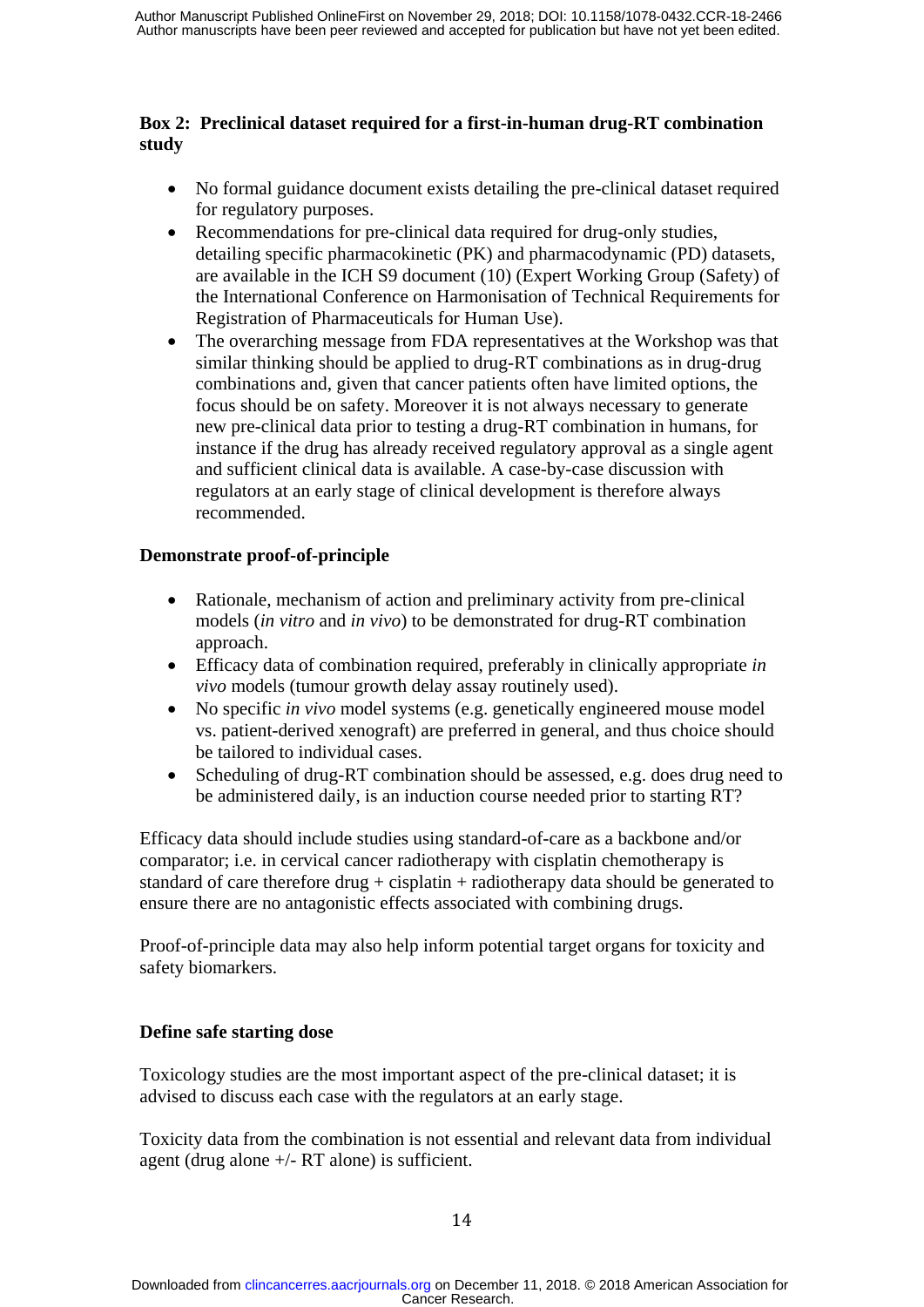Starting dose may be calculated using various methods and this should be individualised on the basis of the drug.

Starting dose may be based on monotherapy clinical experience and/or animal toxicology data

Starting dose-selection can be based on STD10 (dose severely toxic to 10% of humans) and HNSTD (highest non-severely toxic dose in non-rodents).

The pre-clinical NOAEL (no observable adverse effect level) dose followed by conversion into a HED (human equivalence dose) may also be utilised.

MABEL (minimum anticipated biological effect level) may be more appropriate for immunomodulatory agents.

# **Understand toxicological profile**

Target tissue and organs, potential for reversibility of toxicity and exposure-response relationships should be established.

Toxicology data should be derived from at least one rodent and one non-rodent study (though single species acceptable in case of monoclonal antibodies).

Toxicology studies should use a route and schedule representative of human clinical use; studies of one month duration are sufficient.

Data on long-tem toxicity (i.e. longer than one month) is not essential though model systems informing long-term toxicity should be studied where possible.

Methods of monitoring toxicity within human target tissue and organs should be established.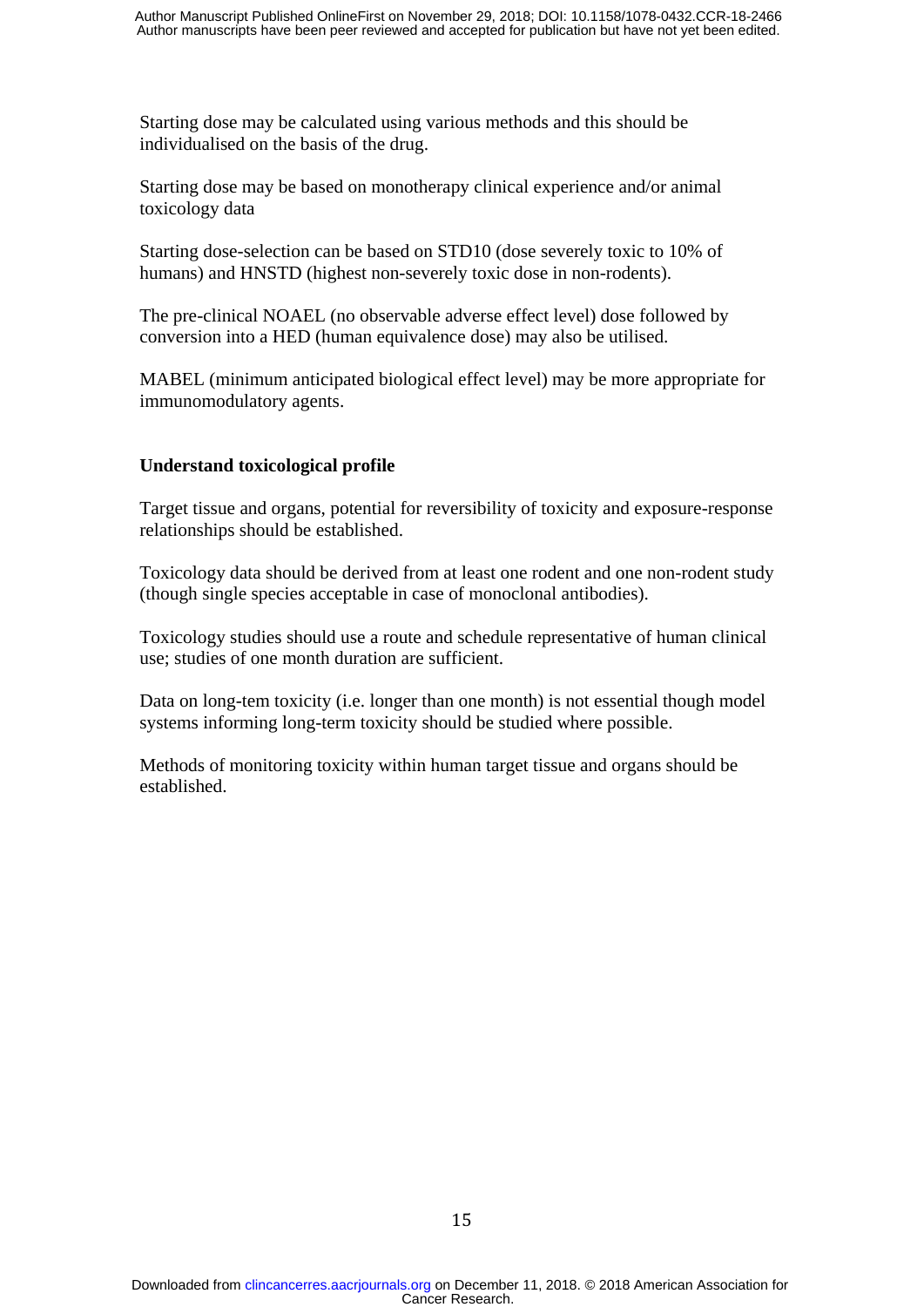#### **Box 3: The role of patient-reported outcomes (PROs) in regulatory approvals**

Measurement of symptoms and function are increasingly obtained in cancer trials and can inform both efficacy and treatment tolerability. Symptoms and Measurement of symptoms and function are increasingly obtained in cancer trials and can inform both efficacy and treatment tolerability. Function can be measured through clinical outcome assessments (COA) which may include patient-reported outcomes (PROs), functional performance measures (e.g. swallowing or cognitive function) and newer technologies such as wearable devices and sensors. PROs are increasingly being collected within clinical studies and this is likely to increase as digital health solutions (e.g. digital app based reporting) become more commonplace. Robust, and fit-for purpose PRO endpoints could potentially be used to support accelerated or traditional approval. For instance, a rigorously developed PRO assessment detailing symptomatic relief helped ruxolitinib gain traditional approval for the treatment of myelofibrosis (27). PRO can add important complementary information to the assessment of tolerability using new measurement systems like the National Cancer Institute's PRO version of the Common Terminology Criteria for Adverse Events (PRO-CTCAE™).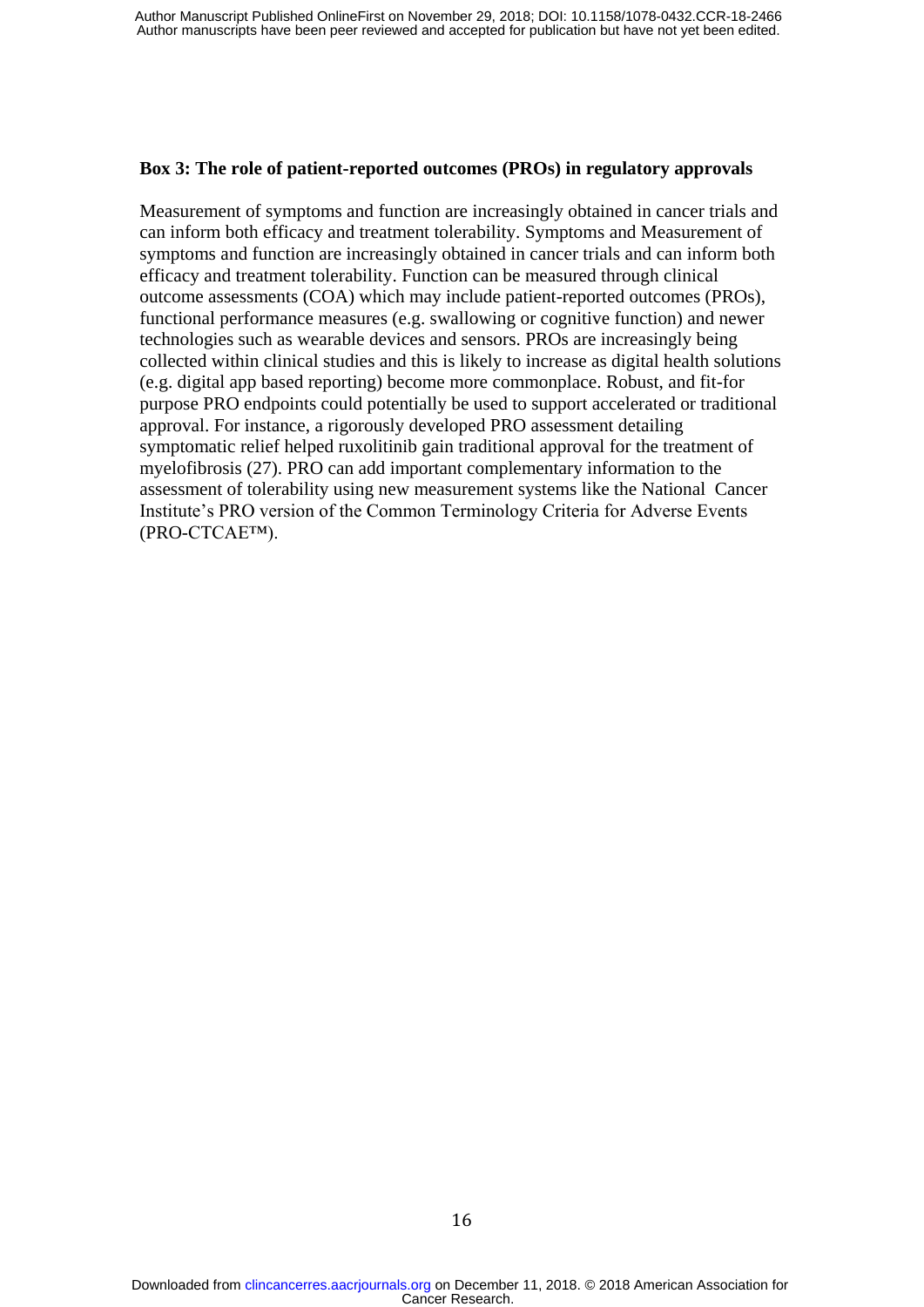# **Box 4: Consumer advocacy – key messages from the Workshop**

- One size fits all approach is not good enough the promise of combining drugs with radiotherapy in specific circumstances is obvious.
- When used properly, patient reported outcomes can empower patients; however, data entry can be arduous and it is hard to remain engaged given other competing pressures on time and attention.
- The coordination of care with drug-RT combinations is important need to identify local champions to drive this agenda forward.
- Ensuring that side effects are managed effectively is important to all patients.
- Ensuring that patients understand the science driving the trial, to the best of their abilities, helps foster resilience and dealing with uncertainty.
- Patients will go online it is essential to provide reliable resources and means to engage with digital health.